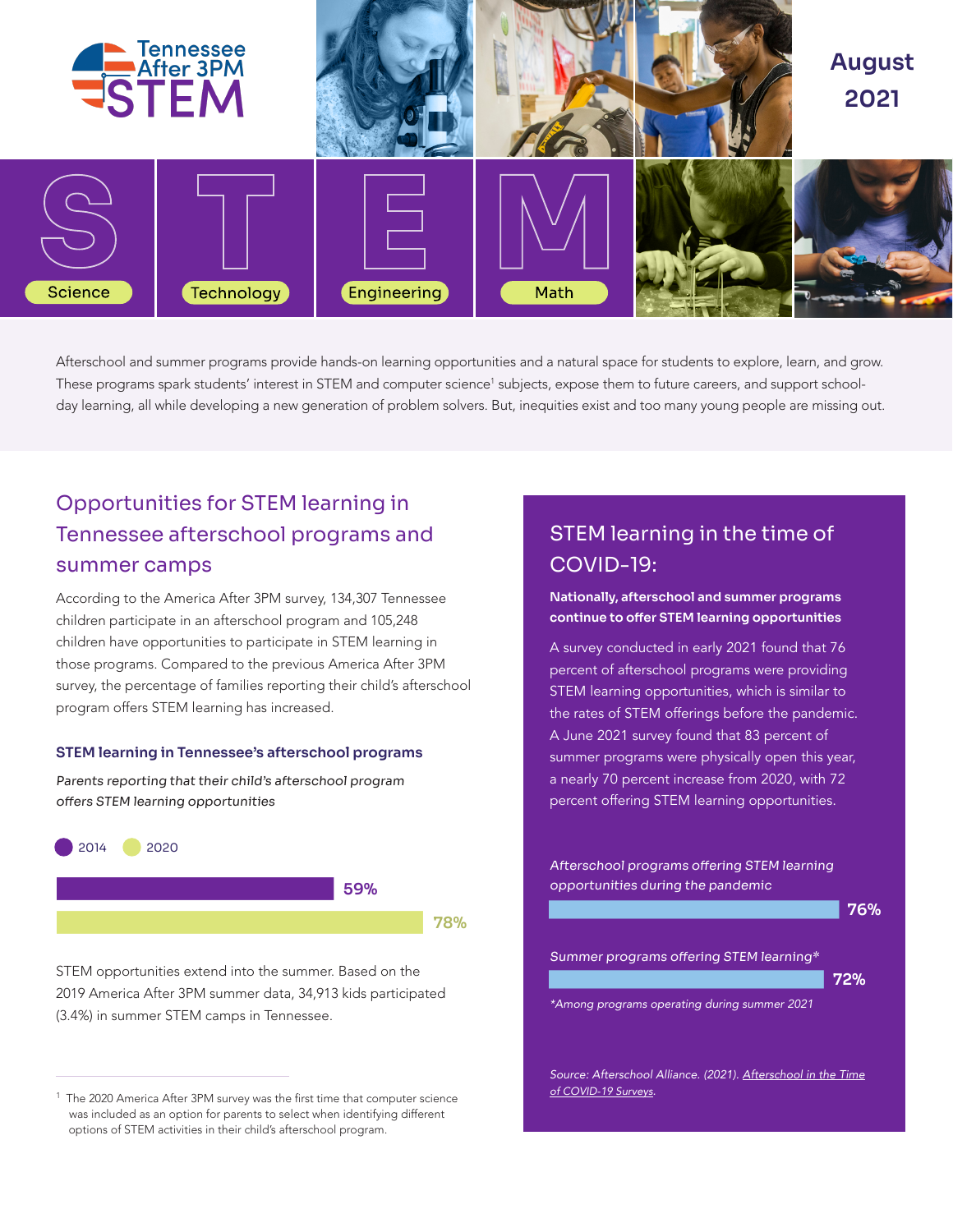## Tennessee parents value STEM learning in afterschool and summer programs

More parents agree that STEM learning in afterschool helps kids gain interest and skills related to STEM

Parents reporting they agree that afterschool programs help children gain interest and skills in STEM



### STEM and computer science are growing in importance for parents when selecting their child's afterschool program

Parents reporting that STEM and computer science learning opportunities are important when choosing





# Afterschool programs reach populations traditionally underrepresented in STEM\*

Women and people of color are underrepresented in STEM professions. Nationally, parents of Black and Latinx students report that their child's afterschool program offers STEM learning at higher rates than parents of White students. Girls have opportunities to participate in STEM learning at similar rates to boys.



*\*Among students enrolled in afterschool*